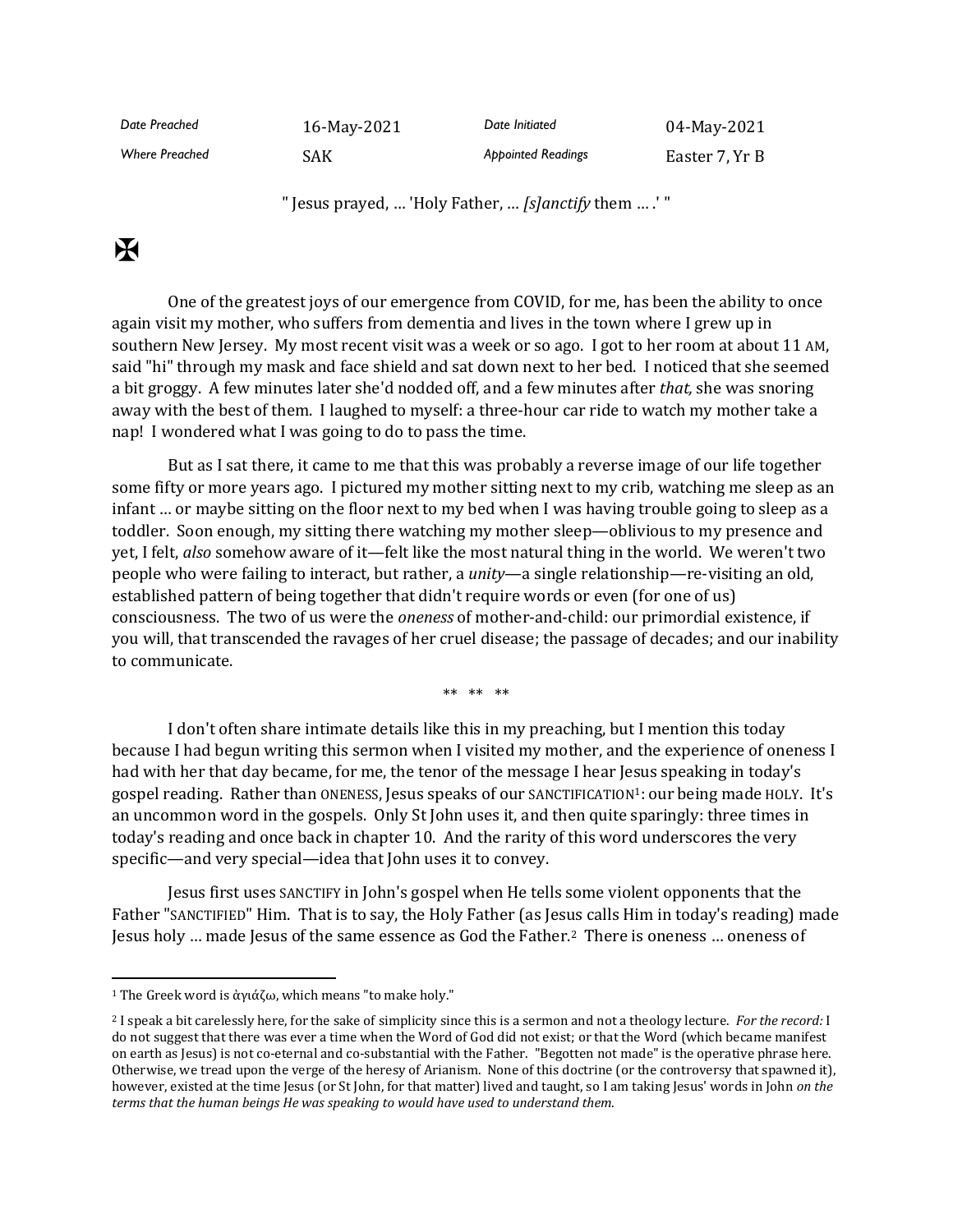identity; unity … between the God the Father and Jesus because they share the divine holiness of God. The Holy Father made holy the Son of God. Thus, as we hear Jesus say, everything that is the Father's is also the Son's: the people of God … the name of God … the words of God … the truth of God. There is no 'daylight' between the Father and the Son: They are a holy *One*.

And being in this Oneness, Jesus asks the Holy Father, in our reading today, to sanctify *us,* as well. Jesus tells the Father that just as the Father sent the Son into the world to share the Word of God, Jesus intends to send His followers—*us*—into the world, to proclaim that Word. Therefore, *we* are to be sanctified … made holy: The Holy Father and the Holy Son make holy the People of God. The divine holiness that is the Oneness of the Father and the Son is imparted to us, and we become part of the holy *One*. <sup>3</sup> There is no 'daylight' between God and us, either. In human relationship, my mother and I are two individuals but share an unconscious, unspoken unity. In divine relationship, Jesus binds our individual existence—our being **|** human—in fundamental and total oneness with God; oneness that encompasses and transcends everything else we may be or do. If God napped, it would be as natural for us to sit and gaze tenderly at God snoozing as it is for God to watch over us when *we* sleep.

\*\* \*\* \*\*

I find this utterly staggering—at once staggeringly profound and staggeringly beautiful: As He concludes His final prayer before sacrificing Himself on the Cross, Jesus makes us One with God.<sup>4</sup> No aspect of *our* existence—no virtue or vice; no beauty or ugliness—does not also exist within God. And because God wills our Oneness, we cannot forfeit it. Yes, we should bear fruit … but if we don't, we are still in divine unity with God. Yes, we should grow love … do unto others; help the injured traveler lying in the road; turn the other cheek; when someone takes our coat, offer our shirt, too … but howsoever those things elude us (and they will!), we are *still* in holy Oneness with Christ.

This is the ultimate, most profound, most exquisite Easter message of all: The Resurrection demands no *quid pro quo;* exacts no penalty when our flawed and fractured humanity once again bests our perfect divinity. Just as the Holy Father sanctified the Son—made the Son one with Father—simply because the Father desired it; so the Holy Son has sanctified us—made us one with the Father and the Son—simply because Jesus desired it.

This oneness was Jesus' ultimate mission in this world, and He has accomplished it, forever. Easter is the Heavening-of-earth because in rising again, Jesus destroyed the power of death and inducted all humanity into the eternity of God. He tore down the gate between 'this life' and the 'after life'; He erased any distinction between 'this world' and the 'world to come.' We have only one body, and that is the body of the Risen Christ. There is only one world, and that is the eternal

<sup>&</sup>lt;sup>3</sup> Technically, this takes place through and on account of Jesus' death: "And for their sakes I sanctify myself [manifest] God's supreme holiness, through sacrificial death], so that they may be sanctified in truth."

<sup>4</sup> Perhaps it might be more accurate to say that Jesus' prayer for our sanctification is that His Death will *effect* our oneness with God; that in this prayer, we hear Jesus 'announce' what end His death will bring about. Fair enough, but that's a nuance for the classroom that we can bypass in a sermon.